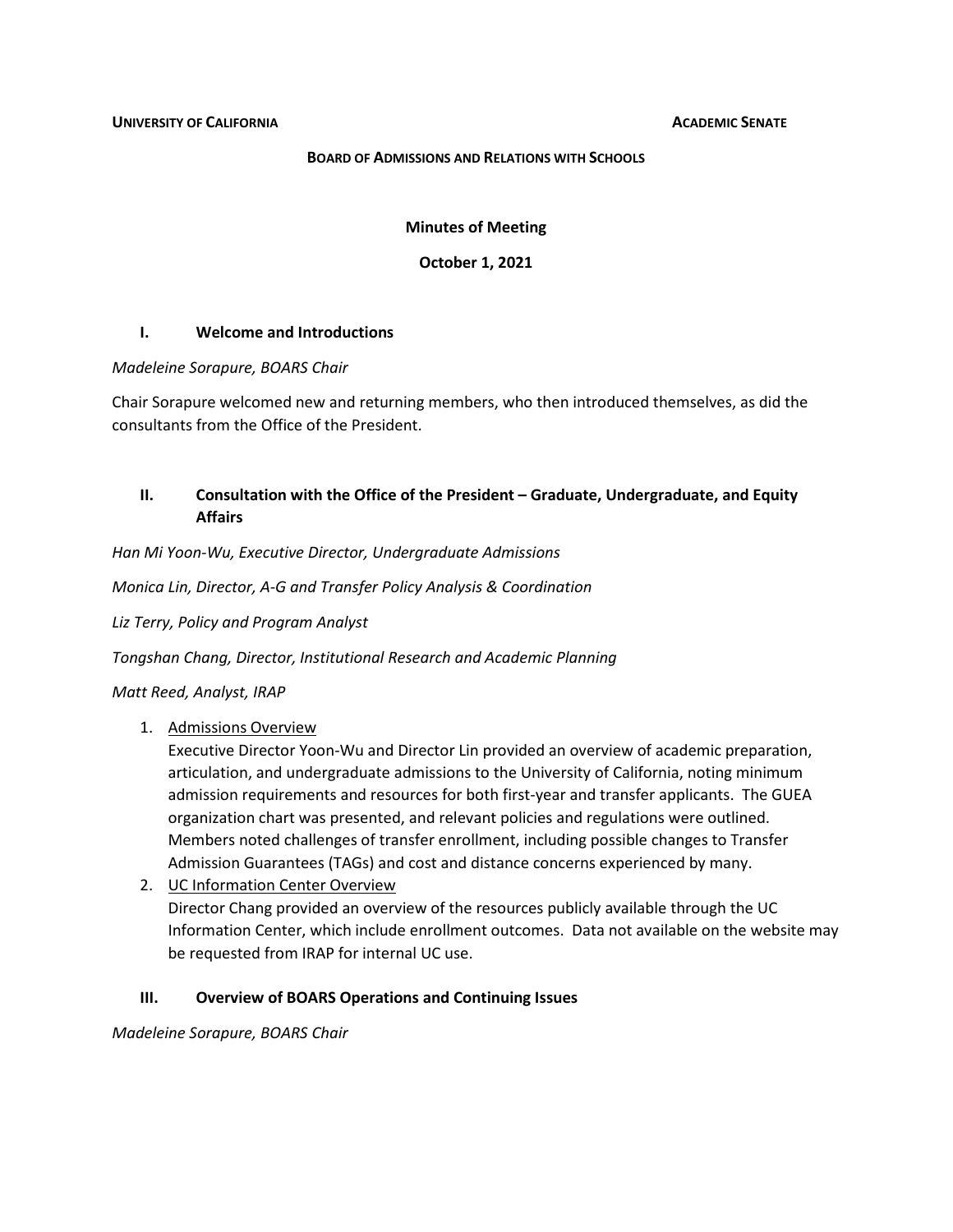- Policy and Regulation Revisions: Possible revisions to the Regents policies on undergraduate admission would necessitate conforming amendments to corresponding Senate Regulations. Volunteers will be solicited.
- Equity and Access Working Group: Last year's BOARS formed this working group to explore options to increase access for applicants from disadvantaged backgrounds. Preliminary recommendations were undergoing revisions when the BOARS membership changed, and new working group members will be solicited to continue this work. Members noted that access to census data is timing out, which will limit campus's ability to

assess at least one metric of disadvantage. The College Board's Landscape tool may soon incur financial costs and carries other implications. Campus and housing capacity and cost concerns must also be included when disadvantage is considered.

- $\triangleright$  UCSC Representative Giuliano, UCR Representative Cleaves, and UCB Representative Rodriguez will serve on this working group.
- Transfer Issues: A CCC-UC Transfer Task Force formed last academic year continues its work and is expected to issue recommendations later this fall. External pressure to streamline the transfer process must be balanced against the need for academic preparation to ensure success at UC. Resource shortages at both ends of the transfer pipeline complicate finding workable solutions. The fact that many potential transfer students prefer to attend UCs closer to their homes and home-duties, due to both cash and opportunity costs, contributes to the highsending CCC trend, as does differential availability of required courses for transfer at the CCCs.
- Compare Favorably Metrics: In the absence of standardized test scores, additional metrics are needed for the annual Compare Favorably report.
	- $\triangleright$  UCLA Representative Cai and UCSD Representative Betts will serve on this working group.
- Feasibility Working Group: The Senate's Smarter Balanced Study Group (SBSG), co-chaired by immediate past Academic Council Chair Gauvain and BOARS Chair Sorapure, will issue its report this fall. The SBSG is charged with determining whether resources should be spent adapting the Smarter Balanced Assessment used in California's statewide testing program for use in UC admissions. A previous group has determined that developing a new test from scratch within the Regents' four-year timeline was not possible.

Members noted that since UC uses Comprehensive Review, the additive value of a test score could be minimal. Others noted that multiple data points to assess the same metric would be preferable. Concerns about "high-stakes testing" would translate to any new admission test requirement.

- Area C Changes: The State Board of Education may issue further changes to the K-12 Mathematics Curriculum Framework for California public schools, with which UC would be expected to conform. Expansion of data science throughout K-12 and a new high school data science-based course sequence is under consideration.
- Joint Meeting with CSU's Admission Advisory Committee: This biennial event will be scheduled in the spring.
- Joint Meetings with the Campus Admission Directors and Enrollment Management Leads: These meetings will occur in November and June.
- COVID Impacts: Members are asked to consider what data and metrics are needed to assess the impact of changes to admission practices during the COVID pandemic. How the data should be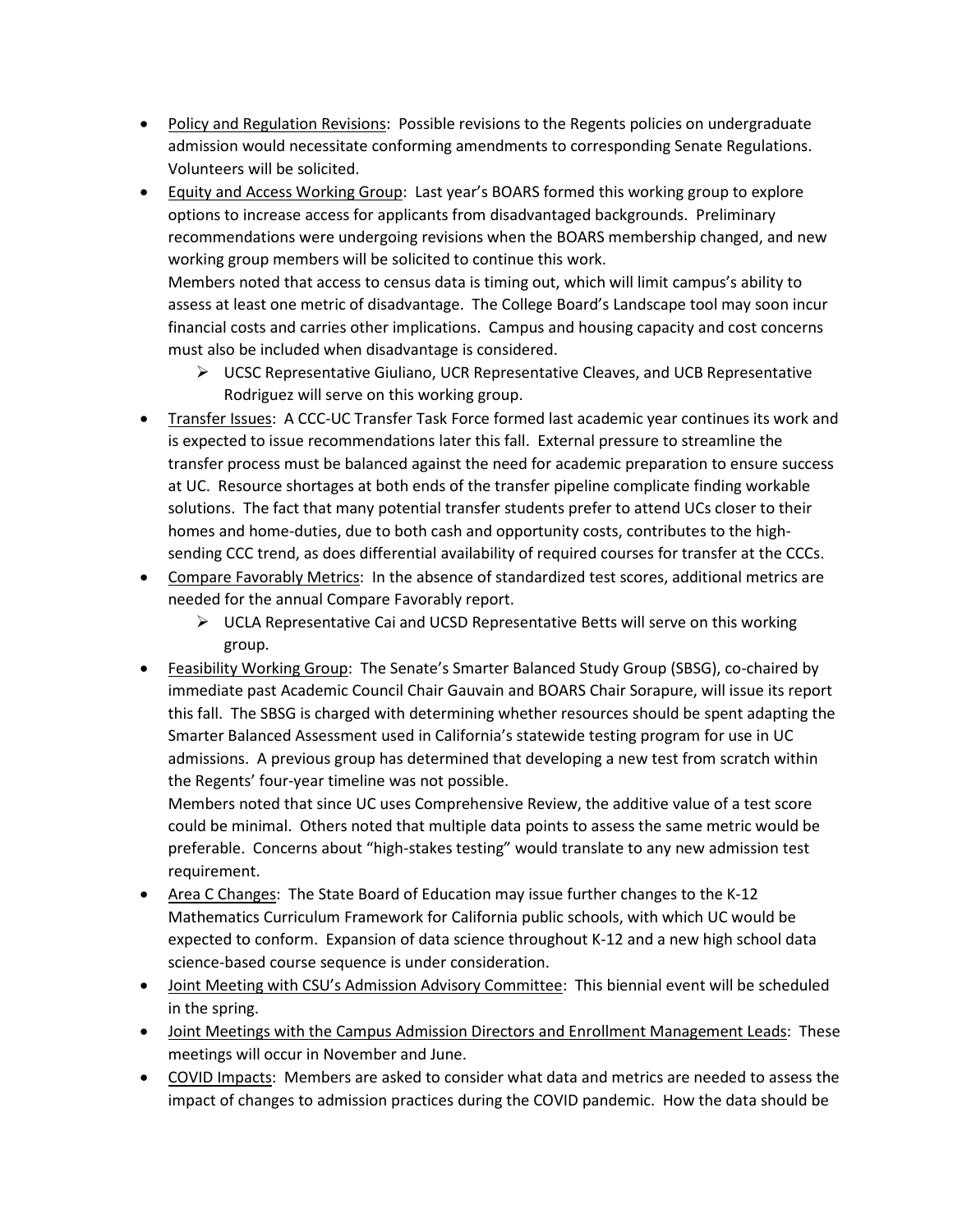framed and measured should also be considered. At the same time, how the switch to test-free admissions has impacted admissions offices and applicants must also be assessed. Transfer outcomes should be included. Qualitative findings are welcome.

• Representation on Other Committees: Chair Sorapure is the BOARS liaison to the Intersegmental Committee of the Academic Senates (ICAS) and the University Committee on Preparatory Education (UCOPE). A volunteer is sought to serve as BOARS representative to the ASSIST Advisory Committee.

# **IV. Systemwide Review Items**

- [Proposed Revisions to UC Presidential Policy on Sexual Violence and Sexual Harassment PDF](https://senate.universityofcalifornia.edu/_files/underreview/svsh-policy-2021-review.pdf) Comments due November 15, 2021
- [Ethnic Studies Proposal and Senate Regulation 478 Revisions PDF](https://senate.universityofcalifornia.edu/_files/underreview/igetc-ethnic-studies-revision.pdf) (Senate Review) Comments due November 15, 2021
- [Proposed Revisions to Presidential Policy on Sustainable Practices PDF](https://senate.universityofcalifornia.edu/_files/underreview/policy-on-sustainable-practices-rev-2021.pdf) Comments due December 7, 2021
- [Proposed Presidential Policy on Integrated Pest Management PDF](https://senate.universityofcalifornia.edu/_files/underreview/integrated-pest-management.pdf) Comments due December 7, 2021
	- $\triangleright$  The committee elected not to opine on any of these items.

# **V. Consultation with Academic Senate Leadership**

# *Robert Horwitz, Academic Council Chair*

# *Susan Cochran, Academic Council Vice Chair*

- Feasibility Working Group: The Senate's SBSG report and recommendations have been sent to President Drake, who is expected to release them soon.
- Mitigating COVID Impacts to Faculty Advancement: A joint working group co-chaired by Council Chair Horwitz and UCD EVC/P Croughan have finished their preliminary report and submitted it to Provost Brown. Some of the recommendations focus on guidelines for merit and promotion reviews and suggestions for restoring research funding.
- September Regents: 1) Chair Horwitz's remarks focused on maintaining the excellence of UC, which requires competitive faculty salaries, integrated graduate education, academic integrity among undergraduates, and workable software systems supported by able staff. 2) The Academic and Student Affairs Committee heard presentation on student basic needs, diversity and equity outcomes, and the ASSIST system, which is the statewide repository of transfer articulation information. 3) The Finance Committee approved the UCSC long-range development plan, approved the UCB People's Park development plan, and acknowledged that \$20B of seismic retrofitting is needed systemwide although only 10% of the funding has been allocated. 4) The Board has voiced their support to enroll an additional 20,000 students (4,000 of them graduate students) by 2030. No new campuses will be considered, but creative thinking around summer sessions, the acquisition of failing schools, and joint satellite services will be needed.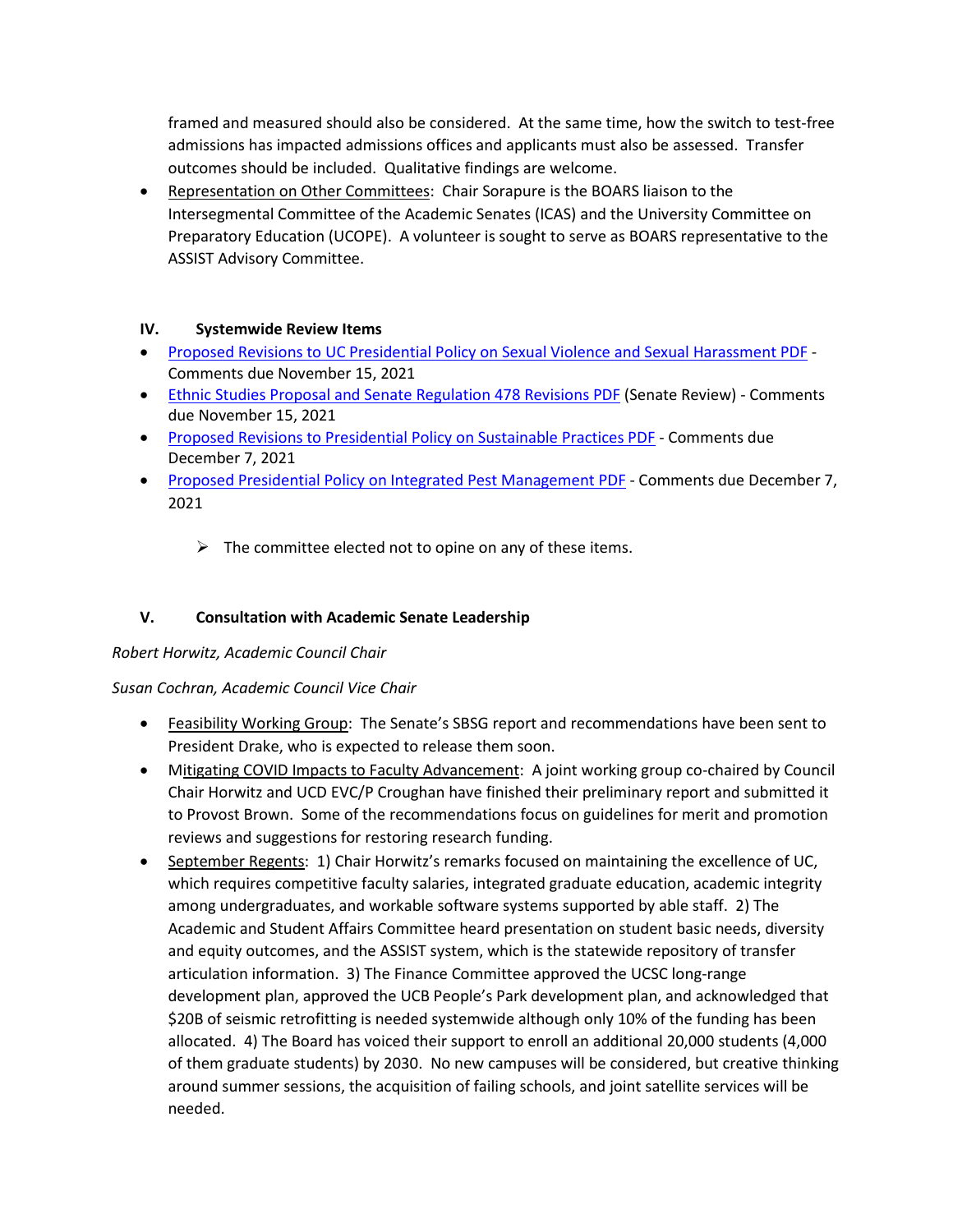Members noted that the enrollment growth expectation will be impossible to implement equally across the campuses due to physical capacity limitations both for academic facilities and housing considerations. President Drake called for organic growth strategies from the campuses to accommodate the new students.

- State Legislation: 1) The state budget calls upon campuses that enroll more than 18% of nonresidents in their student body to reduce that amount to 18% over the next five years. The legislature has stated its intent to back-fill the amount lost from non-resident supplemental tuition to those campuses, but the state budget is approved only on an annual basis. 2) Legislation governing procurement designed to protect union interests is having the unintended consequence of limiting contracts to women- and minority-owned businesses.
- Labor Issues: Contract negotiations with the Teaching Professors/Unit 18 Lecturers union have nearly stalled, and a strike may be called later in the fall. Several more legal steps must occur before that stage, though.
- Protocol and Process: Committees are asked to submit one-page summaries of consultations with UCOP executives on fast-moving or delicate topics to ensure unity of Senate positions.

# **VI. A-G Ethnic Studies Proposal**

*Faculty Working Group Writing Team:*

- *Verónica Castillo- Muñoz, Associate Professor of History, Santa Barbara*
- *Tricia Gallagher-Geurtsen, Lecturer in Education Studies, San Diego*
- *Christine Hong, Associate Professor of Critical Race and Ethnic Studies, Santa Cruz*
- *Andrew Jolivétte, Professor & Chair of Ethnic Studies, San Diego*
- *Darlene Lee, Teacher Education Program Faculty Advisor, Los Angeles*
- *Kimberly Woo, Undergraduate Student, Berkeley*

Director Lin reminded members that UC alignment with a potential new state law requiring ethnic studies for high school graduation would lend support to the BOARS proposal to incorporate an ethnic studies requirement into A-G for UC admission purposes. An Ethnic Studies Model Curriculum has been approved by the State Board of Education, but no ethnic studies curriculum standards have been developed. A UC faculty working group has developed proposed criteria and guidelines for high school course articulation. The submitted proposal includes guidance on course content and students' skills development.

Members raised several concerns with the proposed criteria. Several found some of the language to be inaccessible, even though it is standard in the discipline. Others found the tone of the proposal to be problematic. The absence of external standards used as benchmarks and backstops in other fields, such as Common Core for English and math or Next Generation Science Standards for science and engineering, means UC is creating course criteria and guidelines independent of an established roadmap for high school curriculum design. External political and social pressures increase the risk for misunderstandings. Other concerns included the impact to non-resident applicants who may be unable to fulfill the new requirement.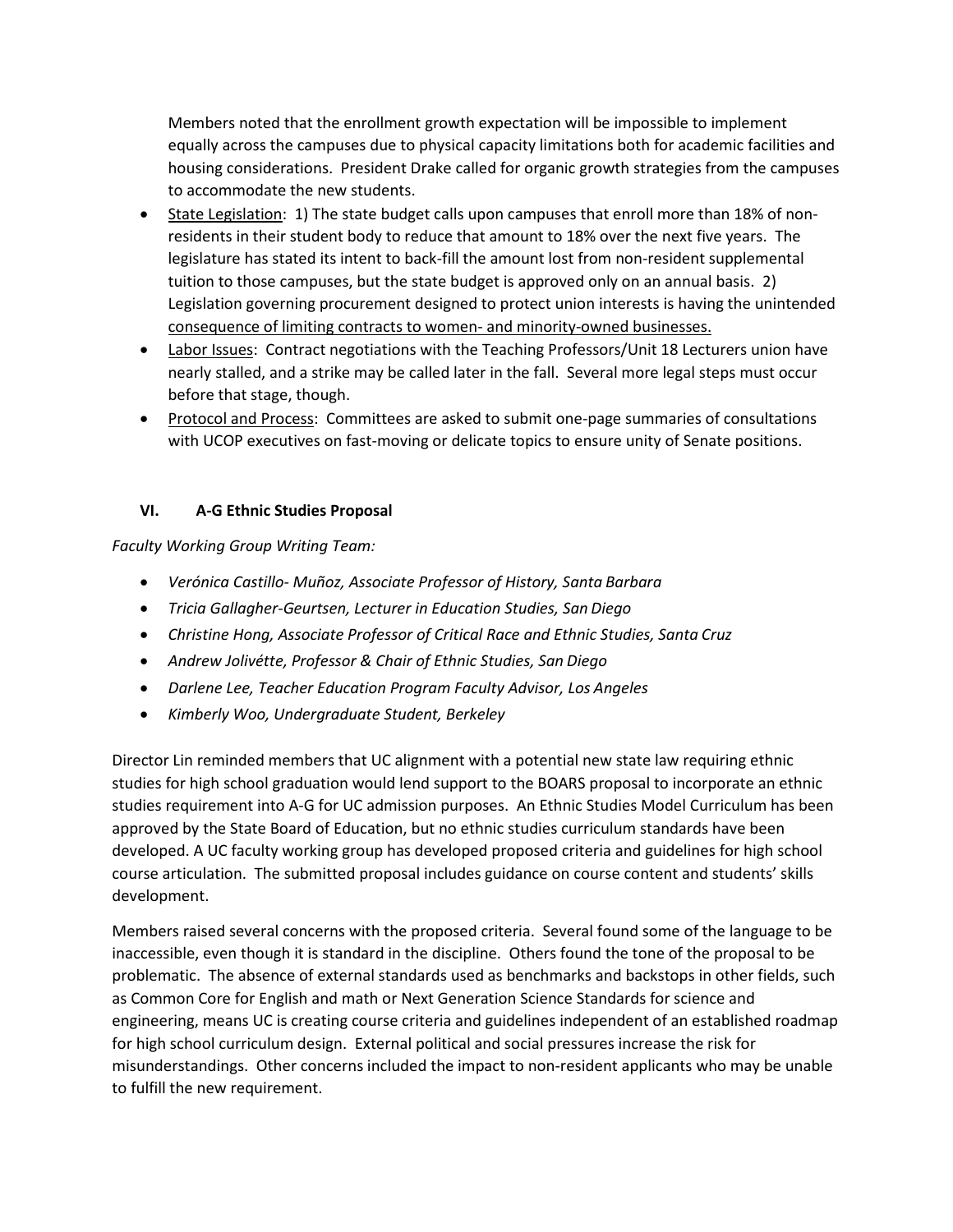BOARS will return to this topic at its next meeting.

## **VII. BOARS Business**

## 1. Campus Updates

UCB: The campus continues to struggle with capacity in the Computer Science major. UCB is considering offering first-year applicants the opportunity to indicate an alternative major, but no decision has been made yet. Members suggested that alternate majors should ideally be in a different college, and institutional flexibility should be UC's default position.

UCD: 1) The campus also struggles with majors at capacity enrollment. 2) Some have raised equity concerns regarding access and availability to AP courses and exams.

UCI: 1) A new bylaw governing the local committee is in effect this year. It is intended to foster greater relations with the admission director and the administration. 2) Reader training was conducted over the summer and focused on how to weight the 13 Comprehensive Review factors.

UCLA: The local committee will meet for the first time next week.

UCM: (absent during this item)

UCR: The campus continues to prepare to implement Holistic Scoring.

UCSD: The campus is struggling with housing issues, which have impacted "melt" and enrollment.

UCSF: The campus continues not to admit undergraduates.

UCSB: 1) Assessment of athletics admits post-audit is underway. 2) Discussions of how to consider GPAs with P/NP continue. 3) On-campus support services seem to impacting "melt". UCSC: 1) A proposal for a fully online degree program is being circulated. 2) A long-term admissions strategy is needed.

## **VIII. Further Discussion and New Business**

None.

Adjournment: 4:00 pm.

Minute prepared by Kenneth Feer, Principal Analyst

Attest: Madeleine Sorapure, BOARS Chair

Attendance:

Madeleine Sorapure, BOARS Chair

Barbara Knowlton, BOARS Vice Chair

Hector Rodriguez, UCB